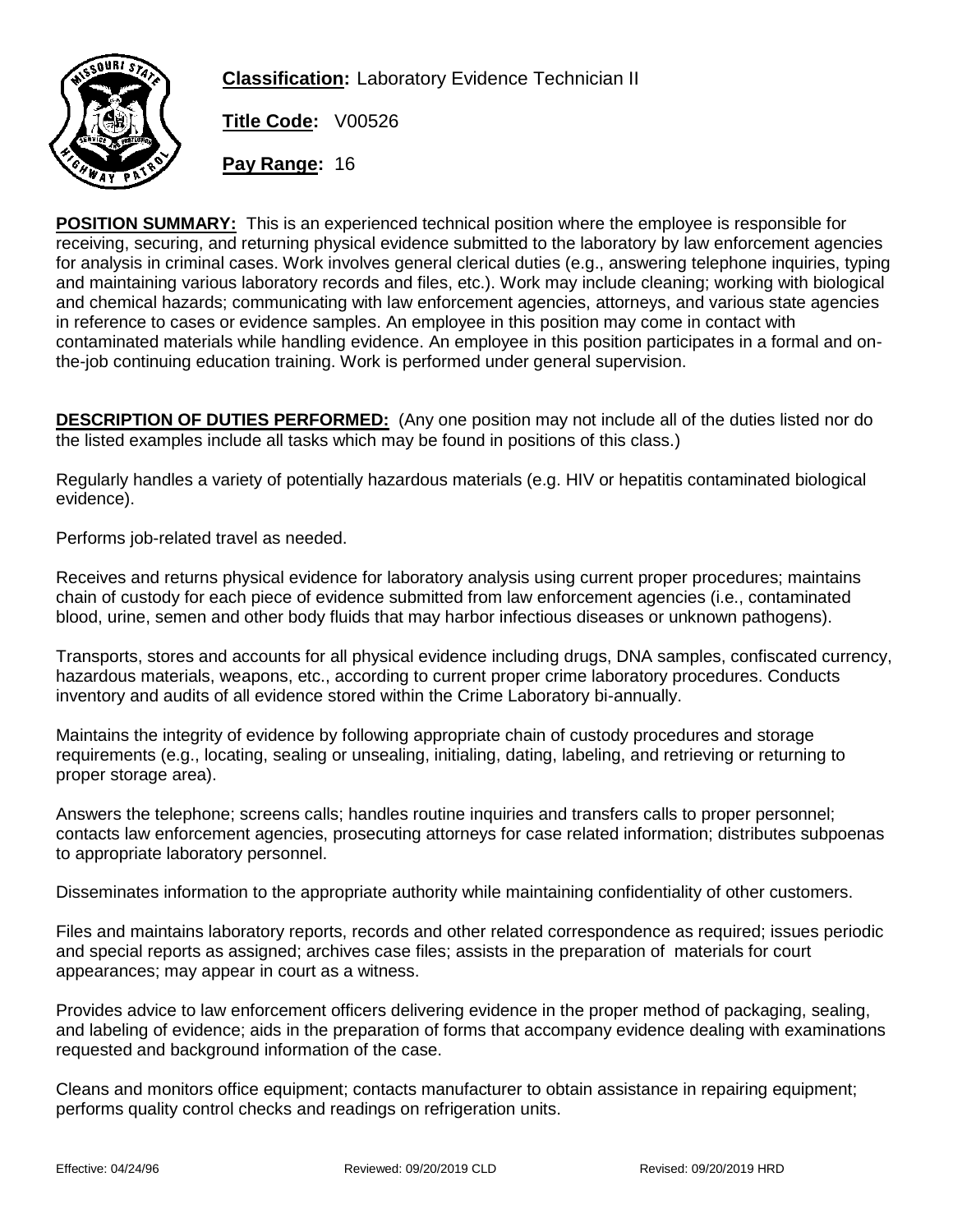## **Classification:** Laboratory Evidence Technician II **Classification:** Page 2

Orders, stocks, and stores chemicals, reagents, and supplies necessary to perform laboratory tests; and maintains a supply inventory and reorders as needed.

Maintains manual and computer databases and inventories.

Performs routine and specialized work area cleaning and decontamination duties using appropriate chemicals and housekeeping materials.

Assist with the preparation of evidentiary samples for testing and maintain accurate detailed records.

Activates and deactivates laboratory security system.

Provides laboratory access to authorized personnel and documents access as needed.

Performs other related duties as assigned.

## **REQUIRED KNOWLEDGE, SKILLS, AND ABILITIES:** Ability to read English effectively.

Ability to communicate in English clearly and concisely, both orally and in writing.

Knowledge and practice of safety rules and procedures associated with laboratory equipment and chemicals.

Ability to perform work in accordance with prescribed procedures, and prepare accurate records and reports.

Ability to maintain composure while under cross-examination regarding personal and professional qualifications.

Ability to work with restricted, highly sensitive information in a confidential and professional manner.

Ability to establish and maintain harmonious working relations with others.

Ability to work with material that may be biohazardous or of a sexual nature relating to criminal activity (e.g., written material, photographs, and/or verbal language, etc.).

Ability to work hours as assigned.

Possess or ability to obtain a valid Missouri Driver license.

Ability to perform job-related travel (e.g., appearing in court, relaying evidence, attending training meetings and seminars, etc.).

Ability to stand for extended periods and lift moderate loads (30 pounds).

Ability to communicate and interact effectively in the explanation of evidence transfers to other law enforcement agencies, prosecutors and court personnel.

Knowledge of the statutory requirements and Patrol policies and procedures regarding the dissemination of information.

Ability to calibrate, clean, repair, and maintain office equipment.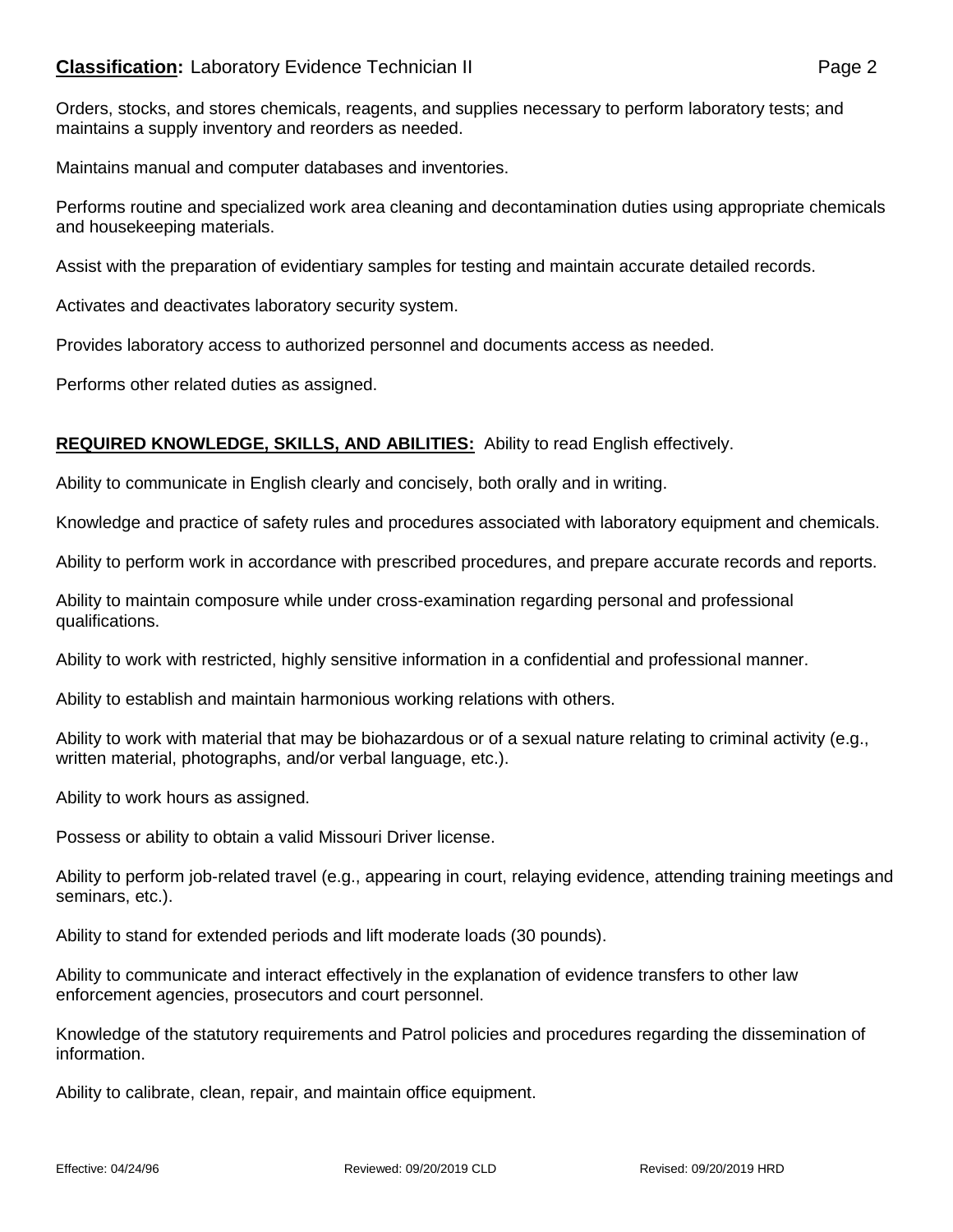## **Classification:** Laboratory Evidence Technician II **Classification:** Page 3

Knowledge of the laboratory information management system (LIMS) and ability to enter data accurately.

Ability to alphabetize, transport, file, and purge records/documents.

Ability to make sound decisions pertaining to laboratory office procedures involving the handling of evidence in the absence of the supervisor.

Knowledge of the chain of custody and storage requirements of evidence in reference to the various disciplines of the laboratory.

Knowledge of laboratory security policy and procedures.

Ability to handle firearms, explosive materials, and biological and chemical hazards in a safe manner using proper protocols and safety procedures.

Ability to handle evidence and prepare samples without causing deleterious change.

Ability to route phone calls and mail to appropriate division personnel.

Ability to transport awkward articles (i.e., suitcases, tires, doors, etc.), tools, and equipment.

Ability to climb stepladders to retrieve/store articles of evidence.

Ability to recognize, identify and document case details accurately.

Ability to maintain accurate manual and computer databases and inventories.

Ability to effectively use cleaning solutions in the work area according to manufacturer's recommendations.

Ability to operate basic office equipment as detailed in the description of duties.

Ability to maintain a high level of knowledge of job responsibilities and provide training to new employees.

Ability to review laboratory records for accuracy, clarity, and completeness.

Ability to create and/or revise discipline specific manuals, procedures and instruction.

**MINIMUM EXPERIENCE AND EDUCATION REQUIRED:** (The following represents the minimum qualifications used to accept applicants, provided that equivalent substitution may be permitted in case of deficiencies in either experience or education.)

Possession of a high school diploma or equivalent,

AND

Two years as a Laboratory Evidence Technician I or comparable experience.

**NECESSARY SPECIAL REQUIREMENTS:** Must provide a DNA sample to be used only for forensic identification as required at the time of appointment.